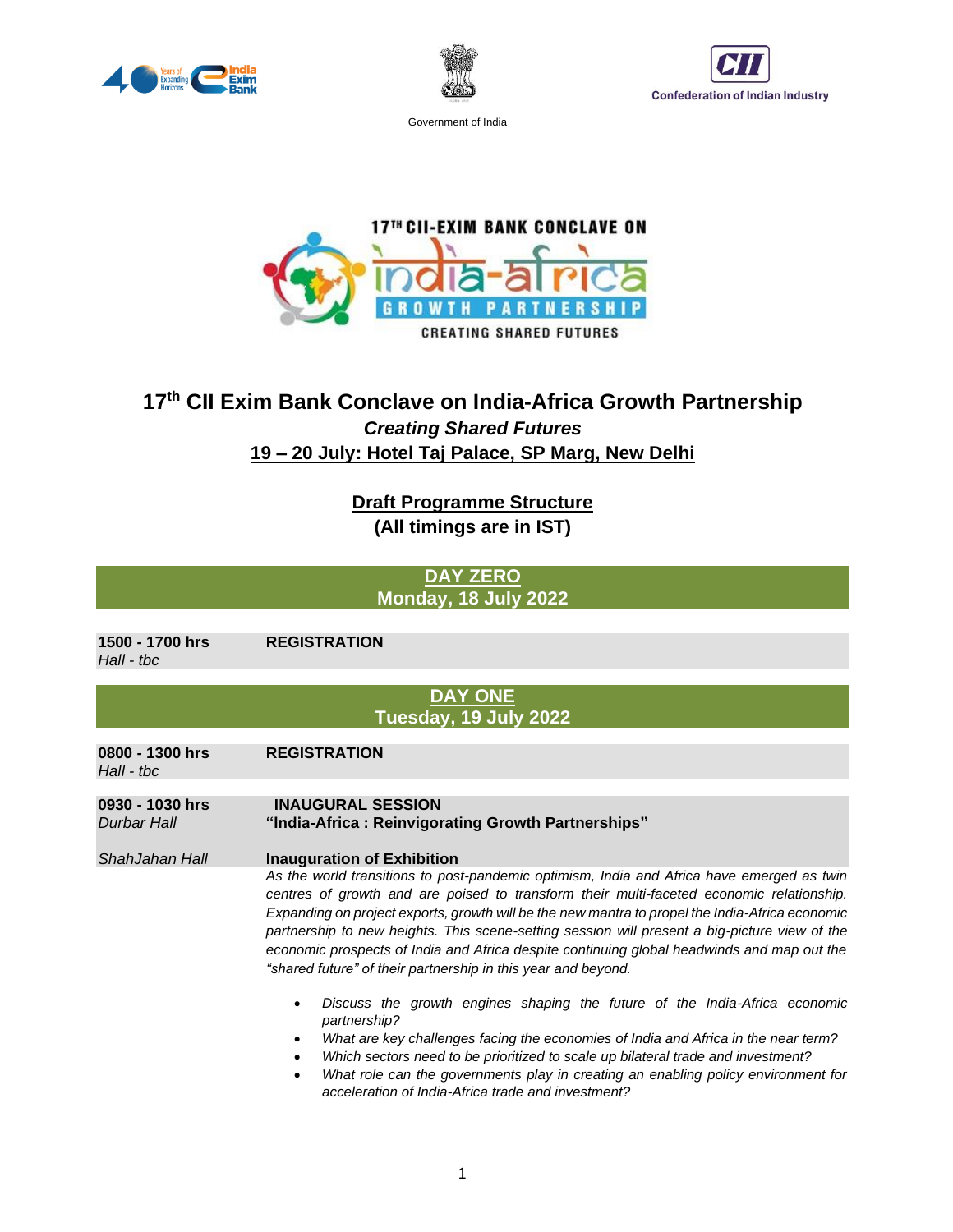





| 1115-1245 hrs<br><b>Durbar Hall</b>    | <b>SESSION I: Building Financing Partnerships</b>                                                                                                                                                                                                                                                                                                                                                                                                                                                                                                                                                                                                                                                                                                                                                                                                                                                                                                                                                                                                                                                                                                                          |  |  |
|----------------------------------------|----------------------------------------------------------------------------------------------------------------------------------------------------------------------------------------------------------------------------------------------------------------------------------------------------------------------------------------------------------------------------------------------------------------------------------------------------------------------------------------------------------------------------------------------------------------------------------------------------------------------------------------------------------------------------------------------------------------------------------------------------------------------------------------------------------------------------------------------------------------------------------------------------------------------------------------------------------------------------------------------------------------------------------------------------------------------------------------------------------------------------------------------------------------------------|--|--|
|                                        | India, through EXIM Bank's LOCs, is playing an increasingly significant role in financing<br>development projects across the African continent. This session will explore various<br>mechanisms of innovative financing to address constraints related to trade finance and finance<br>for infrastructure and other sectors. This session will also discuss the growing role of multilateral<br>DFIs and national DFIs in plugging the financing gaps in the continent. With high growth seen<br>in many African economies and optimistic projections for the continent, sustaining that growth<br>will require steady flow of finance, specially for small and medium enterprises, which are<br>increasingly becoming an important component of the value chain.                                                                                                                                                                                                                                                                                                                                                                                                          |  |  |
|                                        | What role can Indian financing institutions play in meeting the financing needs of MSMEs<br>$\bullet$<br>and SMEs?                                                                                                                                                                                                                                                                                                                                                                                                                                                                                                                                                                                                                                                                                                                                                                                                                                                                                                                                                                                                                                                         |  |  |
|                                        | What steps are needed to enhance collaboration between EXIM Bank and institutions like<br>٠<br>AfDB, JICA, UKEF and others on co-financing of projects?                                                                                                                                                                                                                                                                                                                                                                                                                                                                                                                                                                                                                                                                                                                                                                                                                                                                                                                                                                                                                    |  |  |
|                                        | How can one promote a bigger role for export credit agencies in bridging the finance gap?<br>٠<br>Identifying key areas/sectors for trilateral partnerships<br>$\bullet$                                                                                                                                                                                                                                                                                                                                                                                                                                                                                                                                                                                                                                                                                                                                                                                                                                                                                                                                                                                                   |  |  |
|                                        | How can innovative mechanisms like escrow accounts help in evaluating financing of<br>$\bullet$<br>future projects?                                                                                                                                                                                                                                                                                                                                                                                                                                                                                                                                                                                                                                                                                                                                                                                                                                                                                                                                                                                                                                                        |  |  |
| 1115-1245 hrs<br>Mumtaz hall           | <b>SESSION II: SERV Africa - Skill Development and Nurture Talent</b>                                                                                                                                                                                                                                                                                                                                                                                                                                                                                                                                                                                                                                                                                                                                                                                                                                                                                                                                                                                                                                                                                                      |  |  |
|                                        | By 2050, Africa will have the world's largest workforce. At least one billion Africans will need<br>jobs. This in turn which depend on accessibility to higher education and skill training. India can<br>play a key role by providing industry-based skills to promote employability of Africans. Going<br>forward, the real challenge will be to equip African youth with specific skills relevant for the next<br>decades of the 21 <sup>st</sup> century. With the changing job market on mind, India has upgraded the<br>Indian Technical and Economic Cooperation (ITEC), the core of its skill development<br>partnership with Africa, and introduced new initiatives such as e-ITEC courses. Out of the<br>50,000 training and capacity building slots that were earmarked for African citizens under IAFS-<br>III in 2015, already 40,000 slots have been utilized. This session will look at how the Indian<br>government and private sector can expand their engagement in skilling and empowering<br>African youth and professionals, setting the stage for a brighter future for Africa.<br>How can Skill India mission be replicated in Africa?<br>$\bullet$ |  |  |
|                                        | What forms of collaboration can be forged in skilling African youth for jobs of the future?<br>$\bullet$<br>How can Indian training initiatives focus on specific areas which will enable Africans to<br>$\bullet$<br>succeed in intensely competitive job market?<br>How can Indian private sector help in skill development in the continent?                                                                                                                                                                                                                                                                                                                                                                                                                                                                                                                                                                                                                                                                                                                                                                                                                            |  |  |
| 1245-1400 hrs<br>Raja Bagh & Rani Bagh | <b>Networking Lunch</b>                                                                                                                                                                                                                                                                                                                                                                                                                                                                                                                                                                                                                                                                                                                                                                                                                                                                                                                                                                                                                                                                                                                                                    |  |  |
| 1400 - 1515 hrs<br><b>Durbar Hall</b>  | SESSION III: Strengthening Value Chains in Agriculture & Food Processing<br><b>Sector</b>                                                                                                                                                                                                                                                                                                                                                                                                                                                                                                                                                                                                                                                                                                                                                                                                                                                                                                                                                                                                                                                                                  |  |  |
|                                        | Amid the changing agricultural landscape in the continent and the Russia-Ukraine war sparking                                                                                                                                                                                                                                                                                                                                                                                                                                                                                                                                                                                                                                                                                                                                                                                                                                                                                                                                                                                                                                                                              |  |  |

*fears of food security for Africans, enhancing India-Africa collaboration in agriculture and foodprocessing sectors have acquired a note of urgency. Africa's food market growth is estimated to be of USD 1 trillion by 2030 and it translates to twice as much demand for food by 2050 in Africa. This presents an opportunity for Indian industry and other stake holders to build and promote with Africa a sustainable partnership in agri-businesses sector. Africa's agricultural transformation needs strengthening of the value chains especially in-farm mechanisation, irrigation, food processing technologies, inputs & nutrients, and agricultural research &*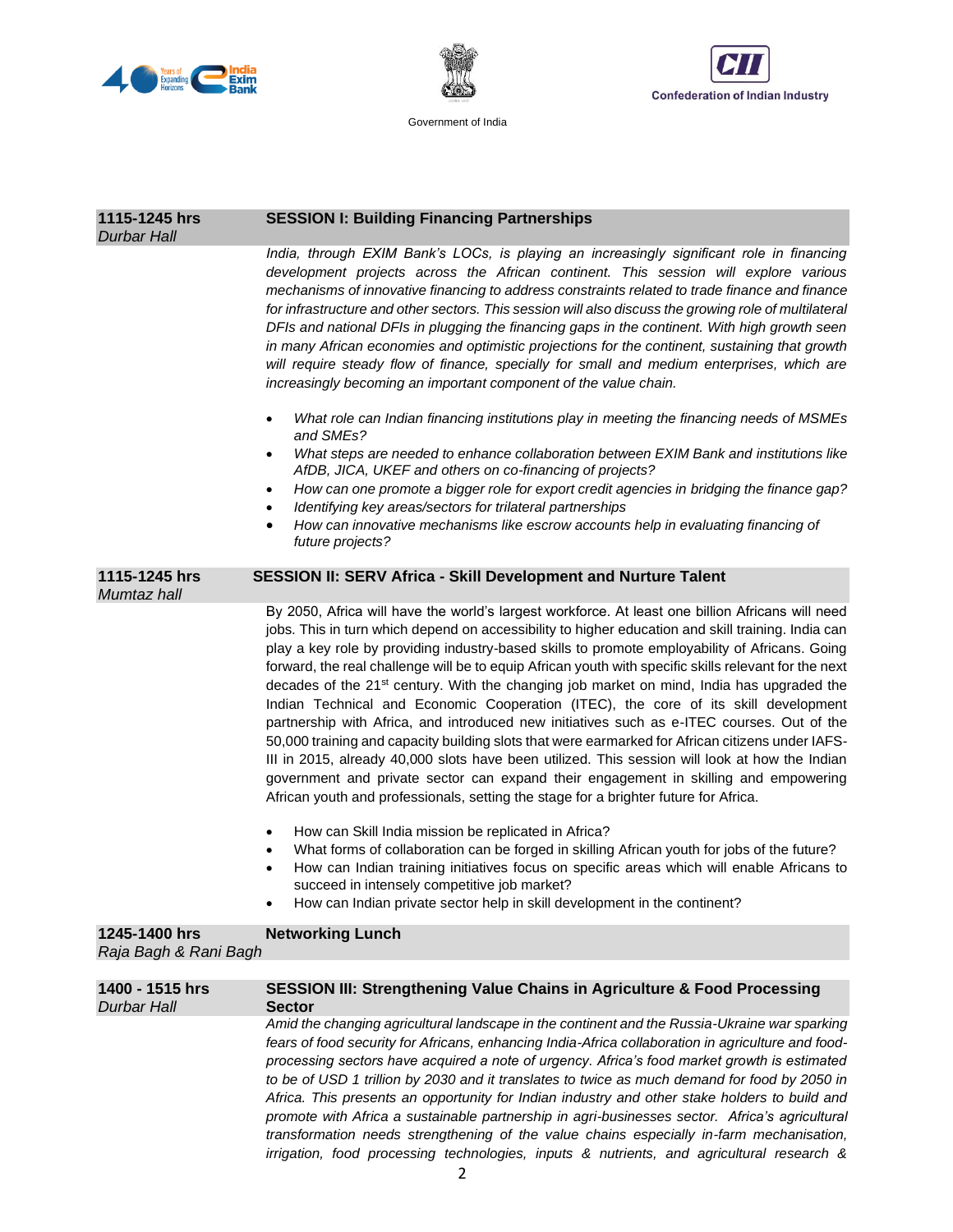





|                                         | development for which India can be a major partner by promoting the use of Triple A<br>technologies -appropriate, affordable, and adoptable.<br>In what concrete ways can Indian technology and expertise boost value chains related<br>$\bullet$<br>to agriculture and food processing in Africa?<br>How can Indian research institutes and industry help develop smart and resilient<br>$\bullet$<br>agriculture in African countries by offering customized solutions in areas of agriculture<br>and food processing?<br>How can the Indian government, the private sector and research institutes support<br>African countries in increasing mechanisation, productivity, irrigation solutions,<br>processing technologies, capacity building, and training in areas of agriculture and<br>food processing? |
|-----------------------------------------|-----------------------------------------------------------------------------------------------------------------------------------------------------------------------------------------------------------------------------------------------------------------------------------------------------------------------------------------------------------------------------------------------------------------------------------------------------------------------------------------------------------------------------------------------------------------------------------------------------------------------------------------------------------------------------------------------------------------------------------------------------------------------------------------------------------------|
|                                         | What are key solutions for reducing wastage of agricultural products by offering cold<br>$\bullet$<br>chains solutions, farm gate processing, innovative packaging, pest control and other<br>measures.                                                                                                                                                                                                                                                                                                                                                                                                                                                                                                                                                                                                         |
| $1400 - 1515$ hrs<br><b>Mumtaz Hall</b> | SESSION IV: Exploring New Frontiers for Indian Consultancy Industry                                                                                                                                                                                                                                                                                                                                                                                                                                                                                                                                                                                                                                                                                                                                             |
|                                         | With a steady growth in Indian investment in Africa and India-assisted projects under Lines of<br>Credit, there is a compelling case for increasing involvement of consultancy services and<br>consultants for project management and execution in Africa. Value-added consultancy<br>services are not only needed to explore opportunities, prepare DPRs and feasibility studies, but<br>also to chart time-bound action plan that can help accelerate execution of projects. This will<br>help reduce delays in starting and completing the project, thereby preventing cost escalation.<br>Indian consultancy services need to be promoted and encouraged due to their familiarity with<br>the business and socio-economic landscape in Africa.                                                              |
|                                         | What unique strengths can Indian consultancy companies bring to India-assisted projects<br>in Africa?                                                                                                                                                                                                                                                                                                                                                                                                                                                                                                                                                                                                                                                                                                           |
|                                         | Can Indian consultancy companies work with similar companies from other countries in<br>Africa?                                                                                                                                                                                                                                                                                                                                                                                                                                                                                                                                                                                                                                                                                                                 |
| $1530 - 1645$ hrs<br><b>Durbar Hall</b> | <b>SESSION V: Creating Regional Production Networks (RPNs) for Common</b><br><b>Markets</b>                                                                                                                                                                                                                                                                                                                                                                                                                                                                                                                                                                                                                                                                                                                     |

*Given the sheer size and diversity of Africa, taking a region-specific approach will help Indian companies harness complementarities of regional economies and markets. The Indian government has concluded MoUs with RECS, including Southern Africa Development Community (SADC), Common Market for Eastern and Southern Africa (COMESA), Economic Community of West African States (ECOWAS) and Intergovernmental Authority for Development (IGAD). Developing RPNs will help increase value-added manufacturing and the consumption of African products, boost competitiveness and exports. Forging RPNs can also help in important substitution, thereby saving precious foreign exchange for various African countries. This session will explore how Indian companies can lock into RCEs and RPNs to optimise their returns from investment and leverage RPNs to set up high-end manufacturing in different regions in Africa. The establishment of AfCFTA has also paved the way for the development of intra-regional value chains.*

- *How can regional markets help promote industrial growth and create synergy through exploiting the complementarity of the region's economies?*
- *How can Indian government and companies intensify their engagement with RECs?*
- *What initiatives are needed to boost India-Africa trade through RECs?*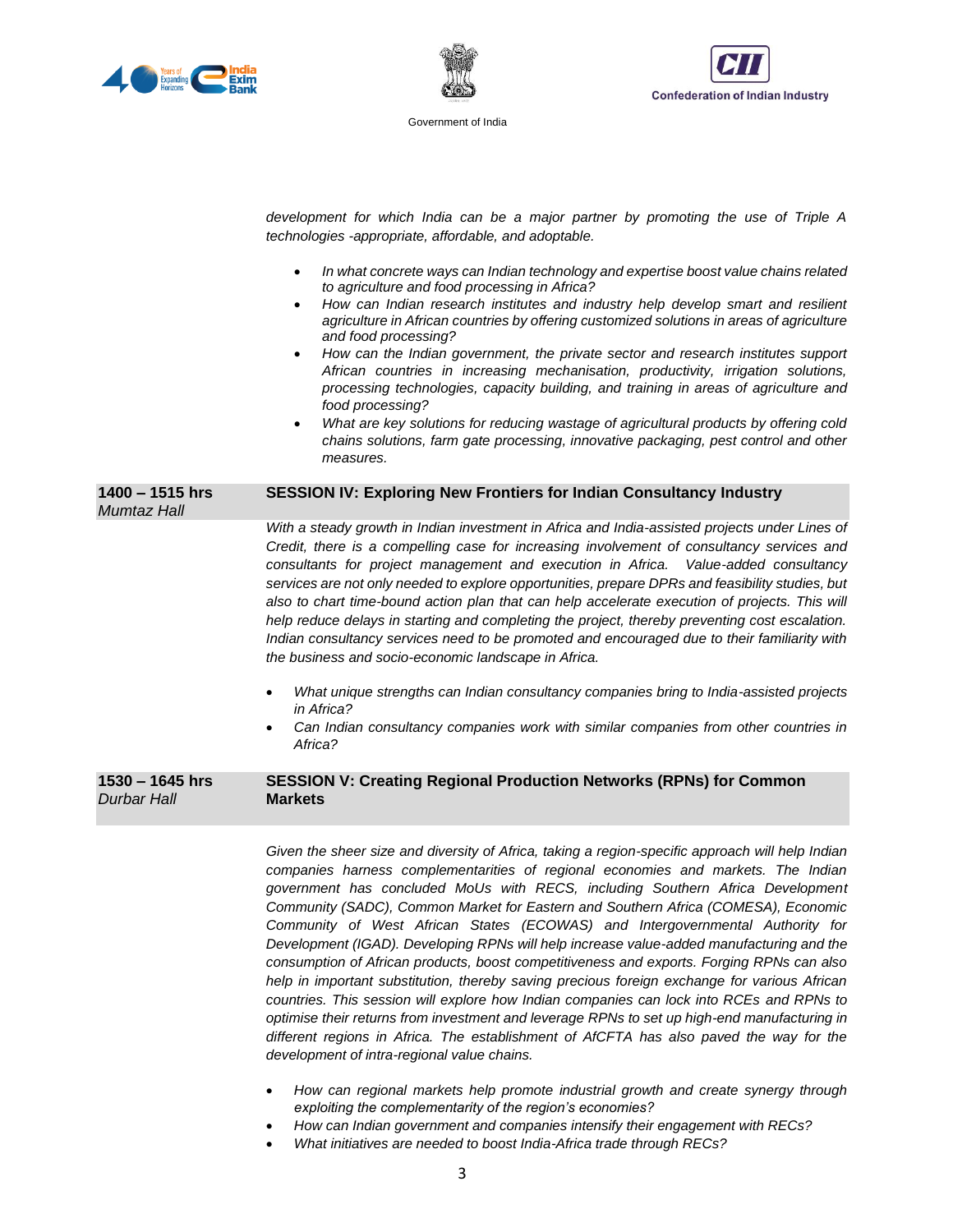





- *In what ways can Indian companies leverage RPNs to promote value-added manufacturing in Africa?*
- *In what ways can RPN help promote SMEs in various African countries?*

| 1530 - 1645 hrs<br><b>Mumtaz Hall</b> | SESSION VI: India Africa Defence Cooperation - Partnering for Security                                                                                                                                                                                                                                                                                                                                                                                                                                                                                                                                                                                                                                                                                                                                                                                                                                                                                                |
|---------------------------------------|-----------------------------------------------------------------------------------------------------------------------------------------------------------------------------------------------------------------------------------------------------------------------------------------------------------------------------------------------------------------------------------------------------------------------------------------------------------------------------------------------------------------------------------------------------------------------------------------------------------------------------------------------------------------------------------------------------------------------------------------------------------------------------------------------------------------------------------------------------------------------------------------------------------------------------------------------------------------------|
|                                       | In the past decade, India has enhanced its defence relationship with friendly foreign countries<br>by way of military exchanges and defence industrial trade. With favourable policies and<br>Government support, the Indian defence ecosystem is now competent in manufacturing key<br>systems & platforms, such as armoured vehicles, personal protective gear, patrol vessels and<br>UAVs. India has been a long standing partner in Africa's growth, and cooperation in the Defence<br>Sector holds immense potential to elevate this partnership. The capability of the Indian Defence<br>Industry coupled with price competitiveness makes Indian products a great fit, not just for Indian<br>Armed forces but for exports to Africa. This session will explore prospects of India-Africa<br>defence cooperation, possibilities of joint ventures, co-development of weapon systems and<br>prospects of enhancing Indian defence exports to African countries. |
|                                       | How can Indian companies enhance defence exports to African countries?<br>How can Financing Models be developed for meeting African requirement?<br>How can Indian companies build their defence business in Africa ?<br>Identification of areas for forging joint ventures in defence manufacturing ?                                                                                                                                                                                                                                                                                                                                                                                                                                                                                                                                                                                                                                                                |
| 1700-1800 hrs<br>Durbar Hall          | <b>SESSION VII: Trilateral Partnerships</b>                                                                                                                                                                                                                                                                                                                                                                                                                                                                                                                                                                                                                                                                                                                                                                                                                                                                                                                           |
|                                       | With Africa's demand for financing and appropriate technologies growing by the day, trilateral<br>partnerships involving India and a developed country will play an increasingly important role in<br>enabling the continent's economies to move up the value chain. In trilateral cooperation, India<br>will offer its experience of working in Africa for decades and its expertise in training and capacity<br>building while the developed country partner will help generate the flow of capital, technological<br>and managerial support to African countries. Trilateral cooperation among likeminded countries<br>will facilitate the involvement of development agencies, companies and funds for development<br>projects in African countries. This session will review progress in trilateral partnerships involving<br>India and developed countries, including US, Japan, France, Germany, UAE and UK.                                                   |
|                                       | What initiatives are needed to forge trilateral joint ventures in Africa?<br>$\bullet$<br>Identifying key areas/sectors for trilateral partnerships<br>٠<br>Joint development of major projects based on a project agreed upon by 2 or more<br>Governments.<br>Fast-tracking identification of appropriate projects where India and the partner country can<br>pool in their respective strengths.                                                                                                                                                                                                                                                                                                                                                                                                                                                                                                                                                                    |
| 1700 – 1800 hrs<br><b>Mumtaz Hall</b> | SESSION VIII: Co-creating Start-up Ecosystems - Ideas, Innovation &<br><b>Enterprises</b><br>India has the world's third-largest start-up ecosystem. Africa today has approximately 760 start-<br>ups with a total investment of US\$4.9 billion. The African start-up ecosystem is fast growing,<br>capturing the attention of digital entrepreneurs and global venture capital funds that have<br>recently turned their focus away from "help" and toward "doing business" on the continent. East<br>African start-ups are aiming to expand and diversify into attractive countries like India as they<br>face saturated markets at home. India-funded incubators in Africa have aided in the<br>development of successful SMEs, the creation of jobs, and the strengthening of local and                                                                                                                                                                           |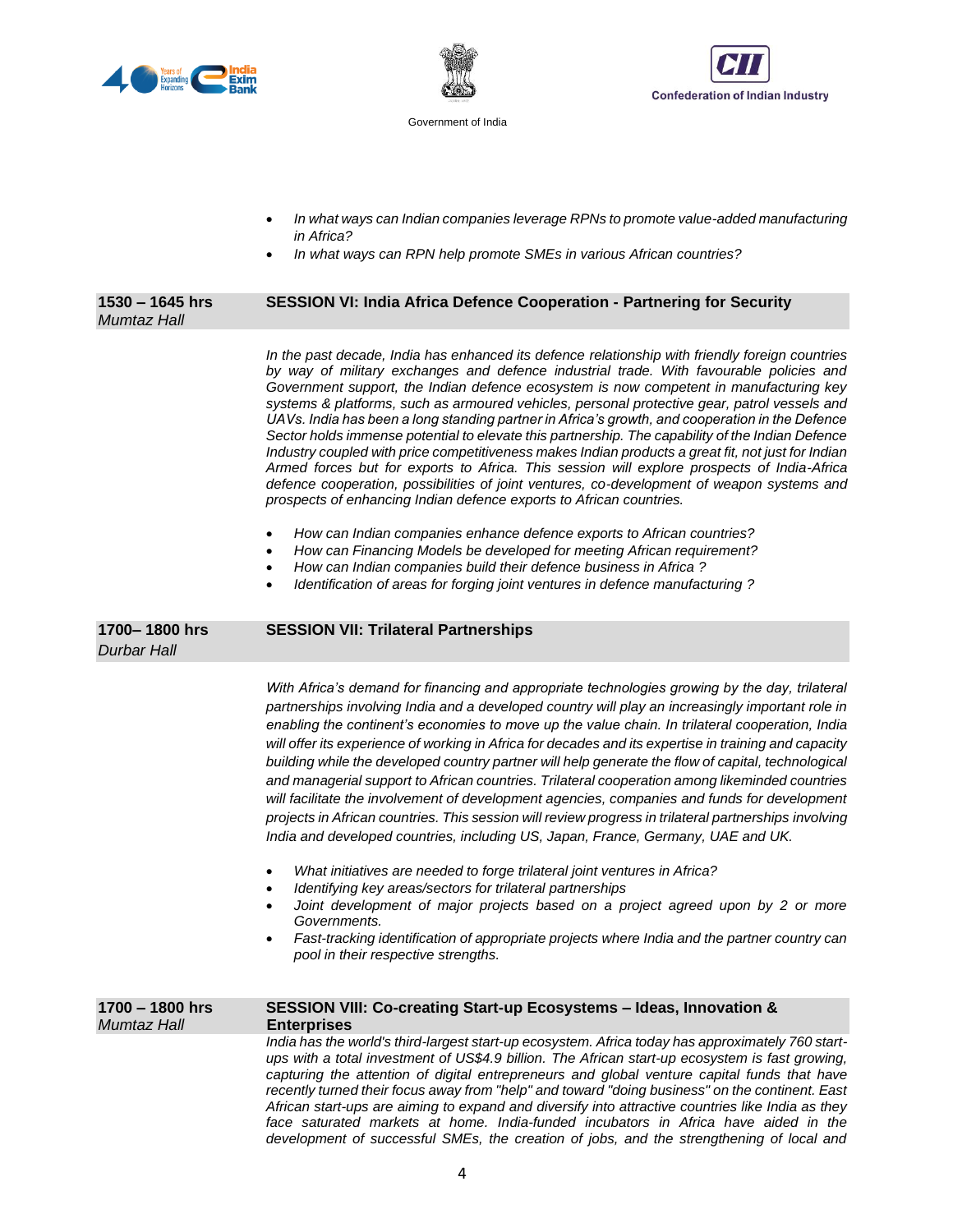





*national economic systems. In the context of a developing entrepreneurial ecosystem, this session will look at how India and Africa might improve collaboration through facilitating funding, knowledge capital, and market prospects for both sides*

- *What can be done to strengthen institutional ties between Indian and African start-ups?*
- *Which areas provide the most potential for a joint venture between the two parties?*
- *What opportunities exist for collaborative ventures and collaborations between Indian and African start-ups?*
- *What can huge firms do to help Indian and African start-ups collaborate?*

### **1815- 1915 hrs SPECIAL PLENARY SESSION WITH TRADE MINISTERS:** *Durbar Hall* **Building B2G Bridge**

*While businesses will drive the India-Africa economic partnership, the governments of the day*  will have to step up to the plate in providing an enabling policy framework for trade and *investment to thrive. In recent years, economic and governance reforms, as reflected in improved ranking of several African countries on the World Bank's Ease of Doing Business Index have brought much cheer to investors. The launch of the African Continental Free Trade Area Agreement (AfCFTA), which commits countries to remove tariffs on 90 percent of goods and progressively liberalize trade in services, has fuelled hopes for the expansion of intra-African trade through better harmonization and coordination of trade liberalization among signatories. While these are hopeful signs, there are still issues relating to policy and procedural constraints that need to be addressed to scale up trade and investment. In this regard, enhanced B2G interaction between the government/policy makers and the business community will play a crucial role in taking the India-Africa growth partnership to the next level.* 

- What can be done to enhance interaction of Indian business with African policy*makers to familiarise them with new reforms?*
- *What policy changes are needed by African countries to scale up India-Africa trade and investment?*
- What steps can be taken by the governments to facilitate the establishment of *Regional Value Chains (RVCs) and diversification?*
- *How do African ministers evaluate the possibility of FTA between India and their countries/RCEs?*
- *What sector-specific policy changes are needed to enhance Indian investment in various African countries?*

**1930 hrs Networking Dinner** *Raja Bagh & Rani Bagh*

| Wednesday, 20 July 2022      |                                                                                                                                                                                                                                                                                                                                                                                                                                                                                                                                                                                                                                                                                                                                                                                                                                                                                             |
|------------------------------|---------------------------------------------------------------------------------------------------------------------------------------------------------------------------------------------------------------------------------------------------------------------------------------------------------------------------------------------------------------------------------------------------------------------------------------------------------------------------------------------------------------------------------------------------------------------------------------------------------------------------------------------------------------------------------------------------------------------------------------------------------------------------------------------------------------------------------------------------------------------------------------------|
| 1000-1115 hrs<br>Durbar Hall | SESSION IX: Building World Class Infrastructure in Africa for Economic Growth                                                                                                                                                                                                                                                                                                                                                                                                                                                                                                                                                                                                                                                                                                                                                                                                               |
|                              | With the continent looking to navigate economic recovery on its own terms, the demand for<br>high-quality and sustainable infrastructure is growing by the day. According to the African<br>Development Bank, the continent's infrastructure financing needs will be as much as \$170<br>billion a year by 2025, with an estimated gap of around \$100 billion a year. India has emerged<br>as the preferred provider of high-quality and sustainable infrastructure to various African<br>countries, with 211 Line of Credits (LoCs) amounting to \$12.85 billion extended to various<br>African countries. The India-supported infrastructure projects span diverse sectors such as<br>power plants, hydroelectricity, power transmission & distribution networks, dams, roads,<br>railways, ports, agriculture & irrigation, industrial units, skills development and civil construction |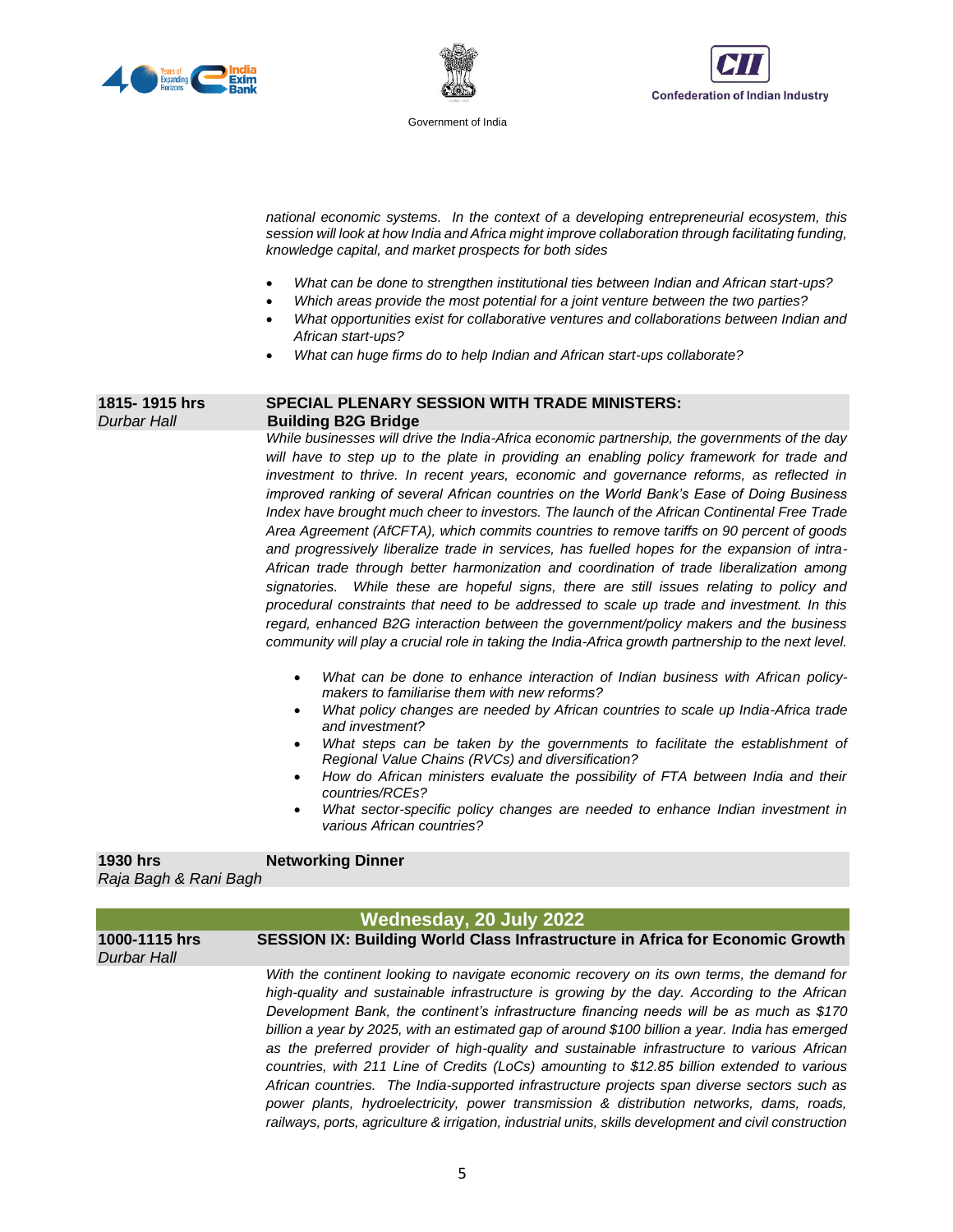





*etc. New sectors such as telecommunication, defence and solar have also been included under the Government of India LoCs to Africa.*

- *What policy changes are needed to enable Indian companies to play a bigger role in infrastructure sector in Africa?*
- *What can be done to enhance the role of public-private partnerships (PPP) in infrastructure sector in Africa?*
- *How can India leverage RECs to institutionalize infrastructure cooperation in different regions in Africa?*
- *What can be done to fast-track development of infrastructure projects in Africa?*

#### **1000-1115 hrs SESSION X: SERV Africa - IT / ITES industry**

*India's ongoing digital transformation has direct relevance for Africa's digital empowerment and economic prospects. India is ready to share with its African partners technology and know-how relating to the successful launch of Aadhar, the world's largest biometric digital identification program. Digital identity can help promote good governance and delivery of social benefit programmes in African countries. Currently, India's digital economy generates about \$200 billion of economic value annually. The launch of e-Vidya Bharti and e-Arogya Bharti network in 2019 on tele-education and tele-medicine underscores far-reaching possibilities of digital empowerment. Newly digitising sectors in Africa, including agriculture, education, energy, financial services, healthcare and logistics can enormously benefit from India's experience in upgrading and innovating digital economy.* 

- *In what concrete ways can Indian companies help in bolstering Africa's digital infrastructure?*
- *What concrete initiatives are being planned to enhance India's assistance in development of biometric identification programmes?*
- *How can Indian companies help in bridging the digital divide in Africa and reduce internet inequity?*
- *How can India reinforce Africa's Digital Transformation Strategy by helping the continent to create a harmonized environment necessary for investment and financing to close the digital infrastructure gap?*
- *What more can be done to enhance India-Africa collaboration in digitisation of financial services?*

#### **1130-1245 hrs SESSION XI: SERV Africa - Healthcare & Pharmaceutical Sector**

*Durbar Hall* 

*Mumtaz hall*

*India has been the third-largest investor in Africa's healthcare sector during the period 2010 to 2019, accounting for a share of 19%. The cumulative global investment in Africa's healthcare sector during this period was \$1.1 billion, with India accounting for \$210 million. Almost 20% of India's pharmaceutical exports, valued at US\$ 17 billion, are to Africa. In the context of the vaccine inequity in the continent and growing pressure on the public health system, this session will look at ways to enhance collaboration between Indian health care providers and African*  partners in areas such as capacity building, establishment of hospitals and investment in *telemedicine. The joint ventures in health care delivery through increased collaboration in clinical research in the pharmaceutical sector will help create a conducive ecosystem for deepening India-Africa partnership for health security. This session will examine urgent public*  health issues facing the African continent, including accessibility of healthcare facilities, *affordable healthcare facilities and availability of equipment for medicine and human resources development in the healthcare sector.*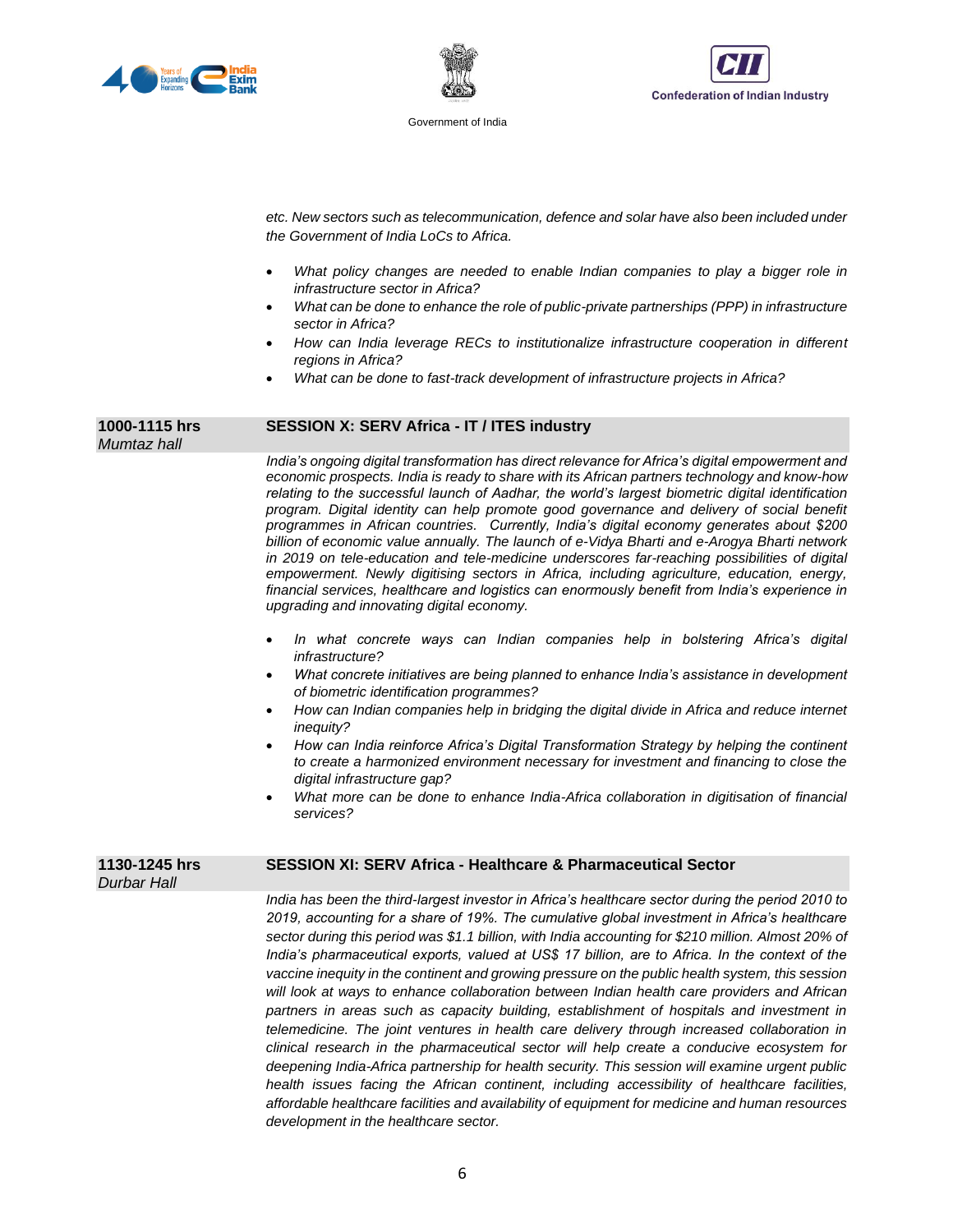





- *How can Indian companies assist African countries in augmenting health infrastructure in various African countries?*
- *How viable are plans for Indian assistance in setting up of pharma manufacturing facilities in Africa?*
- *What are realistic prospects of Indian companies and institutes setting up vaccine manufacturing facilities in Africa?*
- *In what ways can leading Indian health institutions contribute to training and skill development in the health sector?*

#### **1130-1230 hrs SESSION XII: India Development Initiatives: The Harambee Factor**  *Mumtaz Hall*

Travels across Africa, a stint as an ambassador in Ethiopia and key positions at MEA headquarters handling the continent have made Amb. Gurjit Singh a unique observer and analyst of India-Africa relations. The diplomat-turned-author has crystallized his insights in his latest book *The Harambee Factor*, which is being hailed as a definitive book India's multifaceted economic and development partnership with Africa. "Harambee," a Swahili term that denotes pulling together in a spirit of solidarity, has a strong Indian resonance – a combination of Hari (Lord Vishnu) and Ambi (Goddess Shakti) which was chanted by Indian workers engaged in construction of the Kenya-Uganda railway link in the 19<sup>th</sup> century. In this interactive session, the author-diplomat will discuss key themes of his book and his insights on different facets of India-Africa partnership.

#### **1245-1400 hrs Networking Lunch**  *Raja Bagh & Rani Bagh*

## **1415 -1515 hrs SESSION XIII: Collaboration for Energy Security and Harnessing Alternative**  Durbar Hall **Sources**  *Accelerating energy partnership is the next frontier of growing ties between India and Africa. Renewables will play an important role in Africa's energy mix, with more than 25 percent of Africa's total energy coming from renewable energy – solar, hydro, geothermal and wind – by 2040. According to World Bank, if sub-Saharan African economies had dependable access to electricity, the GDP growth rate across the region could be up to 2 percent higher per annum than current rates. In this context, India's growing prowess in renewables can play the role of a force multiplier for the continent's green growth. Enhancing green energy collaboration between India and African countries through joint ventures and technology ties hold the key to advancing eco-friendly growth and promoting sustainable development across the continent. This session will explore different ways of enhancing energy collaboration between India and African countries across the spectrum.*  • *How can Indian companies play a bigger role in deployment of clean energy technologies in Africa?*  • *How can the two sides promote joint ventures between Indian and African renewable energy companies?*  • *What role can International Solar Alliance play in augmenting renewable energy collaboration between India and Africa?* **1530 – 1615 hrs VALEDICTORY SESSION- Way Forward** *Durbar Hall The India-Africa partnership will become increasingly more important not just for economic resurgence of the two regions, but also for the world at large. The session will focus on*

*advancing manufacturing resurgence and forging of resilient supply chains in the continent. The session will also take a close look at prospects of India negotiating mutually beneficial FTAs with African countries and Regional Economic Communities. As India takes over*